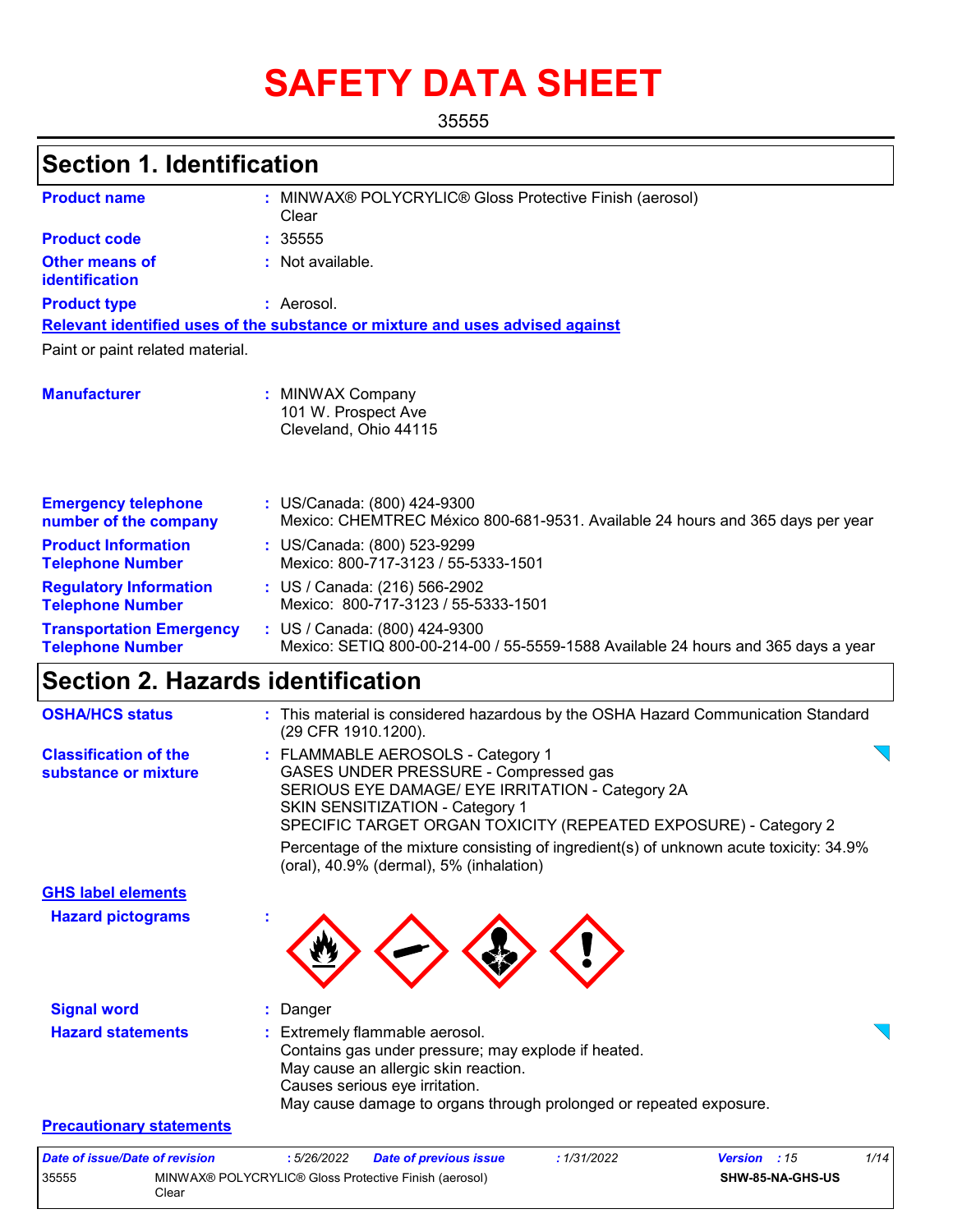# **Section 2. Hazards identification**

| <b>Hazards not otherwise</b><br>classified | : None known.                                                                                                                                                                                                                                                                                                                                                                                                                   |
|--------------------------------------------|---------------------------------------------------------------------------------------------------------------------------------------------------------------------------------------------------------------------------------------------------------------------------------------------------------------------------------------------------------------------------------------------------------------------------------|
|                                            | Please refer to the SDS for additional information. Keep out of reach of children. Keep<br>upright in a cool, dry place. Do not discard empty can in trash compactor.                                                                                                                                                                                                                                                           |
| <b>Supplemental label</b><br>elements      | DELAYED EFFECTS FROM LONG TERM OVEREXPOSURE. Contains solvents which<br>can cause permanent brain and nervous system damage. Intentional misuse by<br>deliberately concentrating and inhaling the contents can be harmful or fatal. WARNING:<br>This product contains chemicals known to the State of California to cause cancer and<br>birth defects or other reproductive harm.                                               |
| <b>Disposal</b>                            | : Dispose of contents and container in accordance with all local, regional, national and<br>international regulations.                                                                                                                                                                                                                                                                                                          |
| <b>Storage</b>                             | : Protect from sunlight. Store in a well-ventilated place. Do not expose to temperatures<br>exceeding 50 °C/122 °F.                                                                                                                                                                                                                                                                                                             |
| <b>Response</b>                            | : Get medical advice or attention if you feel unwell. Wash contaminated clothing before $\setminus$<br>reuse. IF ON SKIN: Wash with plenty of water. If skin irritation or rash occurs: Get<br>medical advice or attention. IF IN EYES: Rinse cautiously with water for several<br>minutes. Remove contact lenses, if present and easy to do. Continue rinsing. If eye<br>irritation persists: Get medical advice or attention. |
| <b>Prevention</b>                          | : Wear protective gloves. Wear eye or face protection. Keep away from heat, hot<br>surfaces, sparks, open flames and other ignition sources. No smoking. Do not spray on<br>an open flame or other ignition source. Do not breathe dust or mist. Wash thoroughly<br>after handling. Contaminated work clothing must not be allowed out of the workplace.<br>Pressurized container: Do not pierce or burn, even after use.       |
| <b>General</b>                             | : Read label before use. Keep out of reach of children. If medical advice is needed,<br>have product container or label at hand.                                                                                                                                                                                                                                                                                                |

# **Section 3. Composition/information on ingredients**

| Substance/mixture     | : Mixture        |
|-----------------------|------------------|
| <b>Other means of</b> | : Not available. |
| <b>identification</b> |                  |

#### **CAS number/other identifiers**

| Ingredient name                         | % by weight | <b>CAS number</b> |
|-----------------------------------------|-------------|-------------------|
| Dimethyl Ether                          | I≥25 - ≤50  | 115-10-6          |
| 2-Butoxyethanol                         | 110         | 111-76-2          |
| 2-Propanol                              | 5≥ا         | 67-63-0           |
| Polypropylene glycol alkyl phenyl ether | l≤1         | 9064-13-5         |
| Heavy Aromatic Naphtha                  | $\leq$ 1    | 64742-94-5        |

Any concentration shown as a range is to protect confidentiality or is due to batch variation.

**There are no additional ingredients present which, within the current knowledge of the supplier and in the concentrations applicable, are classified and hence require reporting in this section.**

**Occupational exposure limits, if available, are listed in Section 8.**

### **Section 4. First aid measures**

**Description of necessary first aid measures**

**Eye contact :**

: Immediately flush eyes with plenty of water, occasionally lifting the upper and lower eyelids. Check for and remove any contact lenses. Continue to rinse for at least 10 minutes. Get medical attention.

| Date of issue/Date of revision |                                                                | : 5/26/2022 | <b>Date of previous issue</b> | : 1/31/2022 | <b>Version</b> : 15 |                         | 2/14 |
|--------------------------------|----------------------------------------------------------------|-------------|-------------------------------|-------------|---------------------|-------------------------|------|
| 35555                          | MINWAX® POLYCRYLIC® Gloss Protective Finish (aerosol)<br>Clear |             |                               |             |                     | <b>SHW-85-NA-GHS-US</b> |      |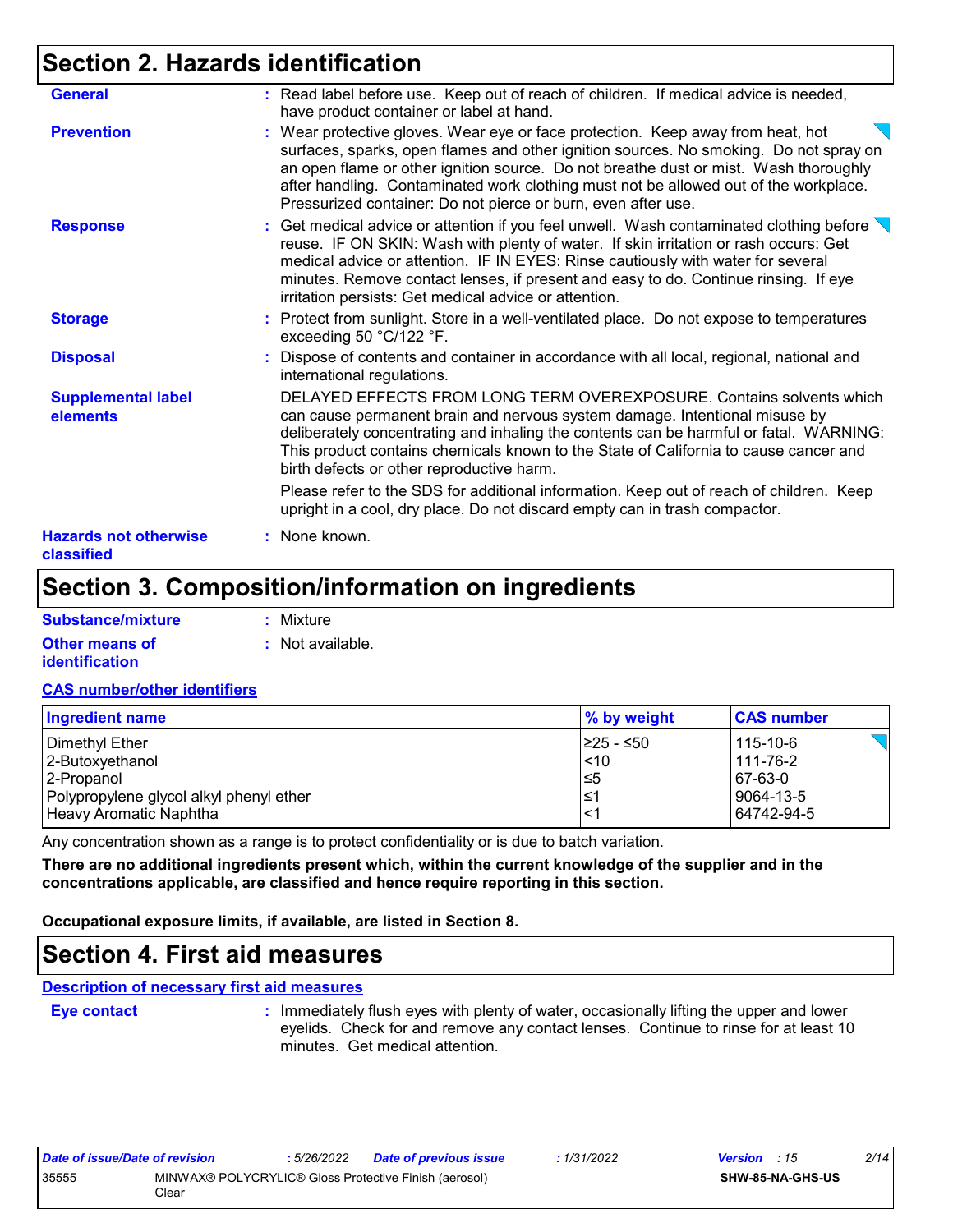# **Section 4. First aid measures**

| <b>Inhalation</b>   | : Remove victim to fresh air and keep at rest in a position comfortable for breathing. If<br>not breathing, if breathing is irregular or if respiratory arrest occurs, provide artificial<br>respiration or oxygen by trained personnel. It may be dangerous to the person providing<br>aid to give mouth-to-mouth resuscitation. Get medical attention following exposure or if<br>feeling unwell. If unconscious, place in recovery position and get medical attention<br>immediately. Maintain an open airway. Loosen tight clothing such as a collar, tie, belt<br>or waistband.                                                                                                                                      |
|---------------------|---------------------------------------------------------------------------------------------------------------------------------------------------------------------------------------------------------------------------------------------------------------------------------------------------------------------------------------------------------------------------------------------------------------------------------------------------------------------------------------------------------------------------------------------------------------------------------------------------------------------------------------------------------------------------------------------------------------------------|
| <b>Skin contact</b> | : Wash with plenty of soap and water. Remove contaminated clothing and shoes. Wash<br>contaminated clothing thoroughly with water before removing it, or wear gloves.<br>Continue to rinse for at least 10 minutes. Get medical attention. In the event of any<br>complaints or symptoms, avoid further exposure. Wash clothing before reuse. Clean<br>shoes thoroughly before reuse.                                                                                                                                                                                                                                                                                                                                     |
| <b>Ingestion</b>    | : Wash out mouth with water. Remove dentures if any. If material has been swallowed<br>and the exposed person is conscious, give small quantities of water to drink. Stop if the<br>exposed person feels sick as vomiting may be dangerous. Do not induce vomiting<br>unless directed to do so by medical personnel. If vomiting occurs, the head should be<br>kept low so that vomit does not enter the lungs. Get medical attention following<br>exposure or if feeling unwell. Never give anything by mouth to an unconscious person.<br>If unconscious, place in recovery position and get medical attention immediately.<br>Maintain an open airway. Loosen tight clothing such as a collar, tie, belt or waistband. |

### **Most important symptoms/effects, acute and delayed**

| <b>Potential acute health effects</b> |                                                                                                                                                                                                                                                                       |  |
|---------------------------------------|-----------------------------------------------------------------------------------------------------------------------------------------------------------------------------------------------------------------------------------------------------------------------|--|
| Eye contact                           | : Causes serious eye irritation.                                                                                                                                                                                                                                      |  |
| <b>Inhalation</b>                     | : No known significant effects or critical hazards.                                                                                                                                                                                                                   |  |
| <b>Skin contact</b>                   | : May cause an allergic skin reaction.                                                                                                                                                                                                                                |  |
| <b>Ingestion</b>                      | : No known significant effects or critical hazards.                                                                                                                                                                                                                   |  |
| <b>Over-exposure signs/symptoms</b>   |                                                                                                                                                                                                                                                                       |  |
| <b>Eye contact</b>                    | : Adverse symptoms may include the following:<br>pain or irritation<br>watering<br>redness                                                                                                                                                                            |  |
| <b>Inhalation</b>                     | : Adverse symptoms may include the following:<br>respiratory tract irritation<br>coughing                                                                                                                                                                             |  |
| <b>Skin contact</b>                   | : Adverse symptoms may include the following:<br>irritation<br>redness                                                                                                                                                                                                |  |
| <b>Ingestion</b>                      | : No specific data.                                                                                                                                                                                                                                                   |  |
|                                       | Indication of immediate medical attention and special treatment needed, if necessary                                                                                                                                                                                  |  |
| <b>Notes to physician</b>             | : Treat symptomatically. Contact poison treatment specialist immediately if large<br>quantities have been ingested or inhaled.                                                                                                                                        |  |
| <b>Specific treatments</b>            | : No specific treatment.                                                                                                                                                                                                                                              |  |
| <b>Protection of first-aiders</b>     | : No action shall be taken involving any personal risk or without suitable training. It may<br>be dangerous to the person providing aid to give mouth-to-mouth resuscitation. Wash<br>contaminated clothing thoroughly with water before removing it, or wear gloves. |  |

### **See toxicological information (Section 11)**

| Date of issue/Date of revision |                                                                | : 5/26/2022 | <b>Date of previous issue</b> | : 1/31/2022 | <b>Version</b> : 15 |                  | 3/14 |
|--------------------------------|----------------------------------------------------------------|-------------|-------------------------------|-------------|---------------------|------------------|------|
| 35555                          | MINWAX® POLYCRYLIC® Gloss Protective Finish (aerosol)<br>Clear |             |                               |             |                     | SHW-85-NA-GHS-US |      |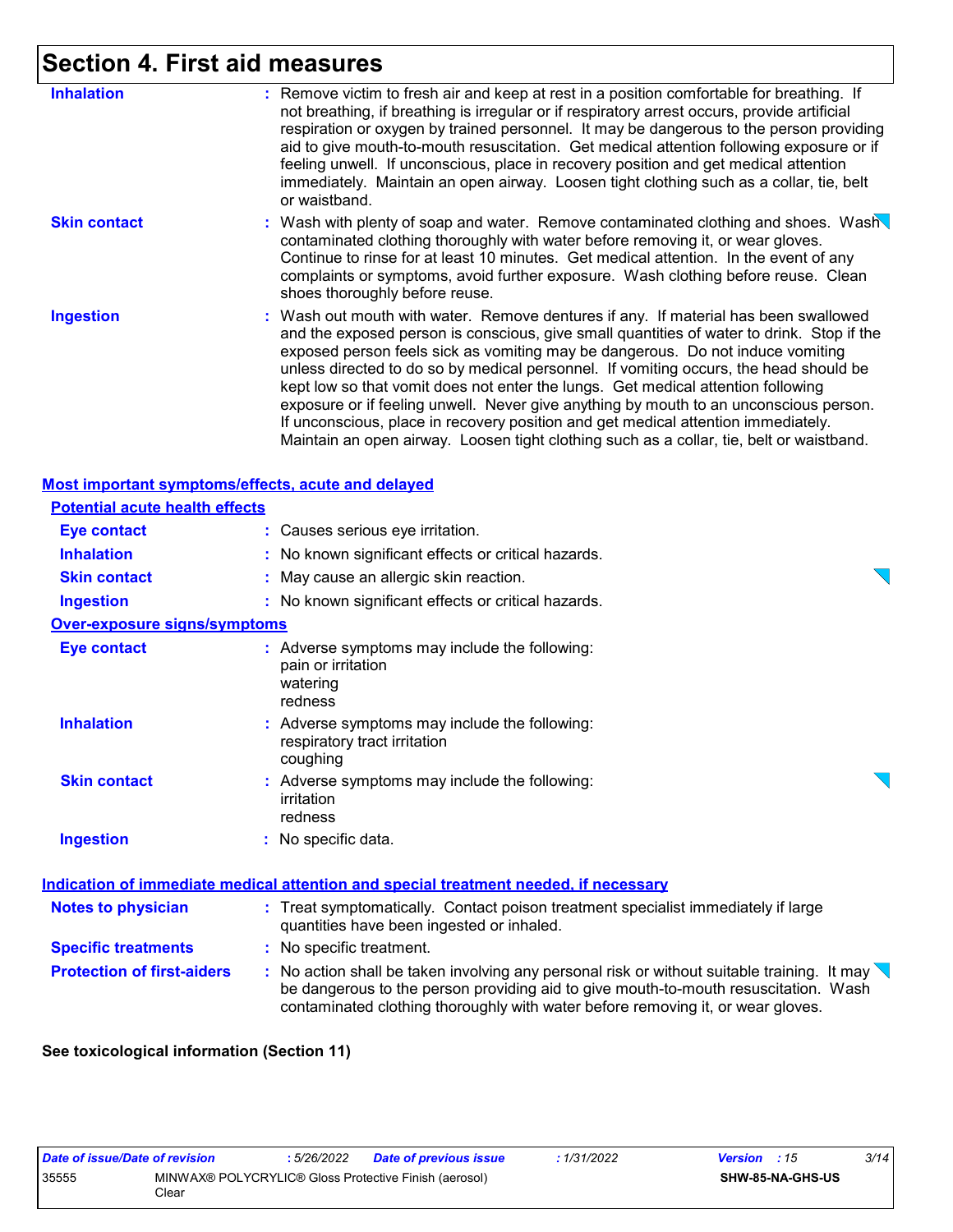# **Section 5. Fire-fighting measures**

| <b>Extinguishing media</b>                               |                                                                                                                                                                                                                                                                                                                                                                                                                                                       |
|----------------------------------------------------------|-------------------------------------------------------------------------------------------------------------------------------------------------------------------------------------------------------------------------------------------------------------------------------------------------------------------------------------------------------------------------------------------------------------------------------------------------------|
| <b>Suitable extinguishing</b><br>media                   | : Use an extinguishing agent suitable for the surrounding fire.                                                                                                                                                                                                                                                                                                                                                                                       |
| <b>Unsuitable extinguishing</b><br>media                 | : None known.                                                                                                                                                                                                                                                                                                                                                                                                                                         |
| <b>Specific hazards arising</b><br>from the chemical     | : Extremely flammable aerosol. Runoff to sewer may create fire or explosion hazard. In<br>a fire or if heated, a pressure increase will occur and the container may burst, with the<br>risk of a subsequent explosion. Gas may accumulate in low or confined areas or travel<br>a considerable distance to a source of ignition and flash back, causing fire or explosion.<br>Bursting aerosol containers may be propelled from a fire at high speed. |
| <b>Hazardous thermal</b><br>decomposition products       | Decomposition products may include the following materials:<br>carbon dioxide<br>carbon monoxide                                                                                                                                                                                                                                                                                                                                                      |
| <b>Special protective actions</b><br>for fire-fighters   | : Promptly isolate the scene by removing all persons from the vicinity of the incident if<br>there is a fire. No action shall be taken involving any personal risk or without suitable<br>training. Move containers from fire area if this can be done without risk. Use water<br>spray to keep fire-exposed containers cool.                                                                                                                         |
| <b>Special protective</b><br>equipment for fire-fighters | Fire-fighters should wear appropriate protective equipment and self-contained breathing<br>apparatus (SCBA) with a full face-piece operated in positive pressure mode.                                                                                                                                                                                                                                                                                |

# **Section 6. Accidental release measures**

### **Personal precautions, protective equipment and emergency procedures**

| For non-emergency<br>personnel                        |    | : No action shall be taken involving any personal risk or without suitable training.<br>Evacuate surrounding areas. Keep unnecessary and unprotected personnel from<br>entering. In the case of aerosols being ruptured, care should be taken due to the rapid<br>escape of the pressurized contents and propellant. If a large number of containers are<br>ruptured, treat as a bulk material spillage according to the instructions in the clean-up<br>section. Do not touch or walk through spilled material. Shut off all ignition sources. No<br>flares, smoking or flames in hazard area. Avoid breathing vapor or mist. Provide<br>adequate ventilation. Wear appropriate respirator when ventilation is inadequate. Put<br>on appropriate personal protective equipment. |
|-------------------------------------------------------|----|----------------------------------------------------------------------------------------------------------------------------------------------------------------------------------------------------------------------------------------------------------------------------------------------------------------------------------------------------------------------------------------------------------------------------------------------------------------------------------------------------------------------------------------------------------------------------------------------------------------------------------------------------------------------------------------------------------------------------------------------------------------------------------|
| For emergency responders                              | ÷. | If specialized clothing is required to deal with the spillage, take note of any information in<br>Section 8 on suitable and unsuitable materials. See also the information in "For non-<br>emergency personnel".                                                                                                                                                                                                                                                                                                                                                                                                                                                                                                                                                                 |
| <b>Environmental precautions</b>                      |    | : Avoid dispersal of spilled material and runoff and contact with soil, waterways, drains<br>and sewers. Inform the relevant authorities if the product has caused environmental<br>pollution (sewers, waterways, soil or air).                                                                                                                                                                                                                                                                                                                                                                                                                                                                                                                                                  |
| Methods and materials for containment and cleaning up |    |                                                                                                                                                                                                                                                                                                                                                                                                                                                                                                                                                                                                                                                                                                                                                                                  |
| <b>Small spill</b>                                    |    | : Stop leak if without risk. Move containers from spill area. Use spark-proof tools and<br>explosion-proof equipment. Dilute with water and mop up if water-soluble. Alternatively,<br>or if water-insoluble, absorb with an inert dry material and place in an appropriate waste<br>disposal container. Dispose of via a licensed waste disposal contractor.                                                                                                                                                                                                                                                                                                                                                                                                                    |
| <b>Large spill</b>                                    |    | Stop leak if without risk. Move containers from spill area. Use spark-proof tools and<br>explosion-proof equipment. Approach release from upwind. Prevent entry into sewers,<br>water courses, basements or confined areas. Wash spillages into an effluent treatment<br>plant or proceed as follows. Contain and collect spillage with non-combustible,<br>absorbent material e.g. sand, earth, vermiculite or diatomaceous earth and place in<br>container for disposal according to local regulations (see Section 13). Dispose of via a<br>licensed waste disposal contractor. Contaminated absorbent material may pose the                                                                                                                                                  |

| Date of issue/Date of revision |                                                                | 5/26/2022 | <b>Date of previous issue</b> | : 1/31/2022 | <b>Version</b> : 15 |                  | 4/14 |
|--------------------------------|----------------------------------------------------------------|-----------|-------------------------------|-------------|---------------------|------------------|------|
| 35555                          | MINWAX® POLYCRYLIC® Gloss Protective Finish (aerosol)<br>Clear |           |                               |             |                     | SHW-85-NA-GHS-US |      |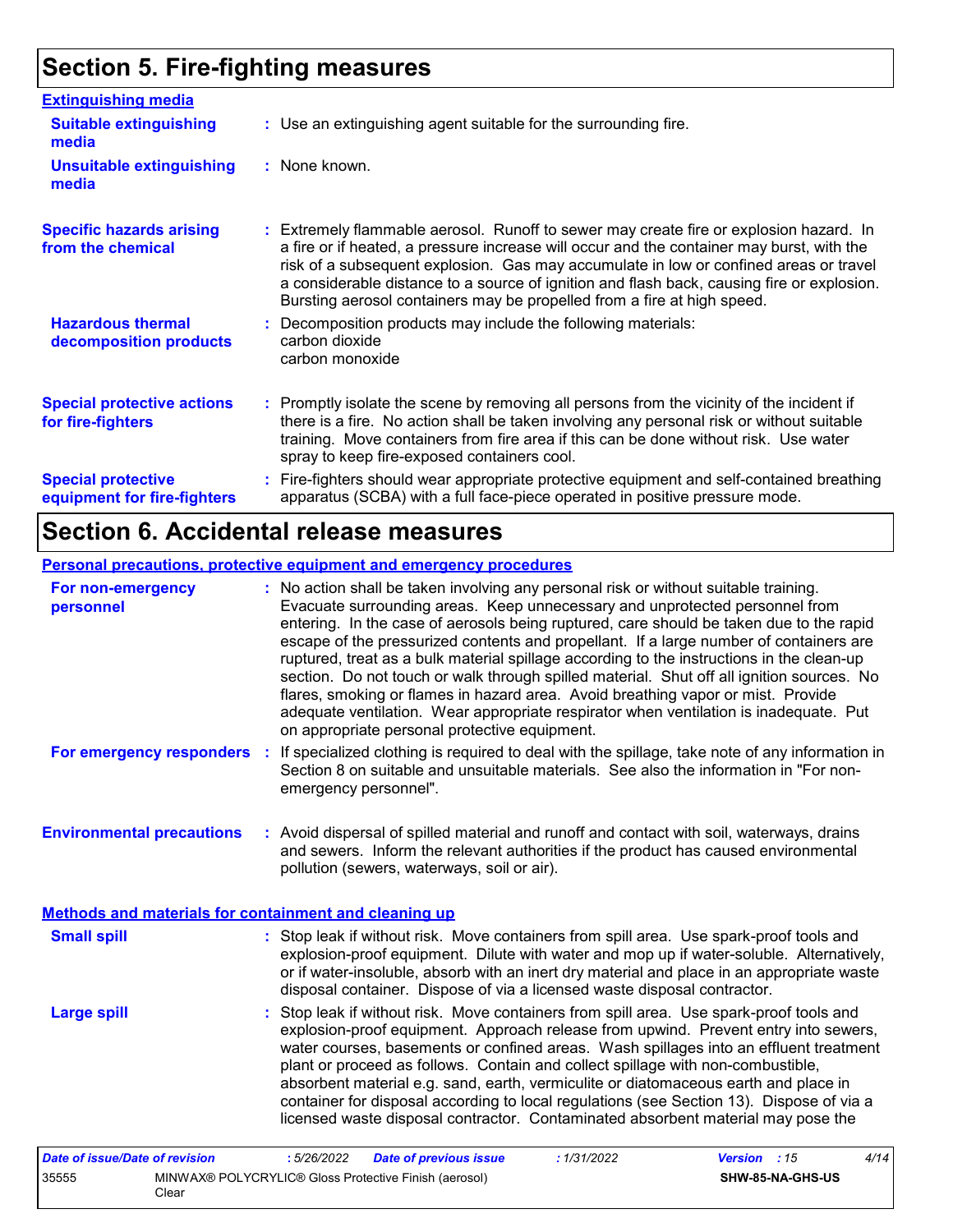### **Section 6. Accidental release measures**

same hazard as the spilled product. Note: see Section 1 for emergency contact information and Section 13 for waste disposal.

# **Section 7. Handling and storage**

| <b>Precautions for safe handling</b>                                             |                                                                                                                                                                                                                                                                                                                                                                                                                                                                                                                                                                                                                                                                                                                                                                                                                                                |
|----------------------------------------------------------------------------------|------------------------------------------------------------------------------------------------------------------------------------------------------------------------------------------------------------------------------------------------------------------------------------------------------------------------------------------------------------------------------------------------------------------------------------------------------------------------------------------------------------------------------------------------------------------------------------------------------------------------------------------------------------------------------------------------------------------------------------------------------------------------------------------------------------------------------------------------|
| <b>Protective measures</b>                                                       | : Put on appropriate personal protective equipment (see Section 8). Persons with a<br>history of skin sensitization problems should not be employed in any process in which<br>this product is used. Pressurized container: protect from sunlight and do not expose to<br>temperatures exceeding 50°C. Do not pierce or burn, even after use. Do not get in<br>eyes or on skin or clothing. Do not breathe vapor or mist. Do not ingest. Avoid<br>breathing gas. Use only with adequate ventilation. Wear appropriate respirator when<br>ventilation is inadequate. Store and use away from heat, sparks, open flame or any<br>other ignition source. Use explosion-proof electrical (ventilating, lighting and material<br>handling) equipment. Use only non-sparking tools. Empty containers retain product<br>residue and can be hazardous. |
| <b>Advice on general</b><br>occupational hygiene                                 | : Eating, drinking and smoking should be prohibited in areas where this material is<br>handled, stored and processed. Workers should wash hands and face before eating,<br>drinking and smoking. Remove contaminated clothing and protective equipment before<br>entering eating areas. See also Section 8 for additional information on hygiene<br>measures.                                                                                                                                                                                                                                                                                                                                                                                                                                                                                  |
| <b>Conditions for safe storage,</b><br>including any<br><b>incompatibilities</b> | : Store in accordance with local regulations. Store away from direct sunlight in a dry, cool<br>and well-ventilated area, away from incompatible materials (see Section 10) and food<br>and drink. Protect from sunlight. Eliminate all ignition sources. Use appropriate<br>containment to avoid environmental contamination. See Section 10 for incompatible<br>materials before handling or use.                                                                                                                                                                                                                                                                                                                                                                                                                                            |

## **Section 8. Exposure controls/personal protection**

### **Control parameters**

### **Occupational exposure limits (OSHA United States)**

| <b>Ingredient name</b>         | CAS#                                                  | <b>Exposure limits</b>                                                |
|--------------------------------|-------------------------------------------------------|-----------------------------------------------------------------------|
| Dimethyl Ether                 | 115-10-6                                              | OARS WEEL (United States, 1/2021).                                    |
| 2-Butoxyethanol                | 111-76-2                                              | TWA: 1000 ppm 8 hours.<br>ACGIH TLV (United States, 1/2021).          |
|                                |                                                       | TWA: 20 ppm 8 hours.                                                  |
|                                |                                                       | NIOSH REL (United States, 10/2020).                                   |
|                                |                                                       | Absorbed through skin.                                                |
|                                |                                                       | TWA: 5 ppm 10 hours.                                                  |
|                                |                                                       | TWA: 24 mg/m <sup>3</sup> 10 hours.                                   |
|                                |                                                       | OSHA PEL (United States, 5/2018).                                     |
|                                |                                                       | Absorbed through skin.                                                |
|                                |                                                       | TWA: 50 ppm 8 hours.                                                  |
|                                |                                                       | TWA: $240$ mg/m <sup>3</sup> 8 hours.                                 |
| 2-Propanol                     | 67-63-0                                               | ACGIH TLV (United States, 1/2021).                                    |
|                                |                                                       | TWA: 200 ppm 8 hours.                                                 |
|                                |                                                       | STEL: 400 ppm 15 minutes.                                             |
|                                |                                                       | NIOSH REL (United States, 10/2020).                                   |
|                                |                                                       | TWA: 400 ppm 10 hours.                                                |
|                                |                                                       | TWA: 980 mg/m <sup>3</sup> 10 hours.                                  |
|                                |                                                       | STEL: 500 ppm 15 minutes.<br>STEL: 1225 mg/m <sup>3</sup> 15 minutes. |
|                                |                                                       | OSHA PEL (United States, 5/2018).                                     |
|                                |                                                       | TWA: 400 ppm 8 hours.                                                 |
|                                |                                                       | TWA: 980 mg/m <sup>3</sup> 8 hours.                                   |
|                                |                                                       |                                                                       |
| Date of issue/Date of revision | :5/26/2022<br><b>Date of previous issue</b>           | : 1/31/2022<br>5/14<br>Version : 15                                   |
| 35555<br>Clear                 | MINWAX® POLYCRYLIC® Gloss Protective Finish (aerosol) | SHW-85-NA-GHS-US                                                      |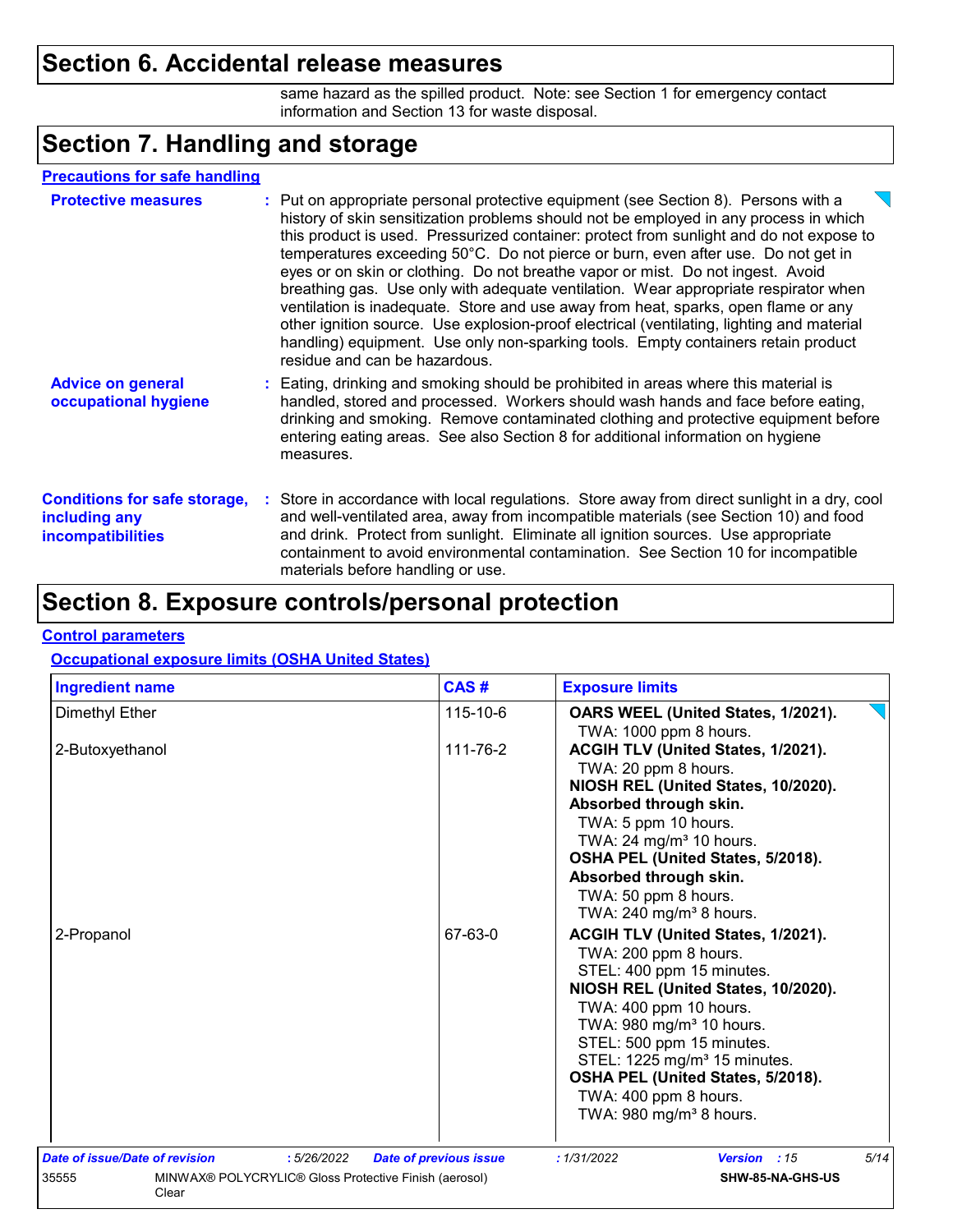|                        | Section 8. Exposure controls/personal protection |                         |                |
|------------------------|--------------------------------------------------|-------------------------|----------------|
| Heavy Aromatic Naphtha | Polypropylene glycol alkyl phenyl ether          | 9064-13-5<br>64742-94-5 | None.<br>None. |

#### **Occupational exposure limits (Canada)**

| <b>Ingredient name</b> | CAS#     | <b>Exposure limits</b>                                                                                                                                                                                                                                                                                                                                                                                                                                                                                                                                                                                                                                                                                                              |
|------------------------|----------|-------------------------------------------------------------------------------------------------------------------------------------------------------------------------------------------------------------------------------------------------------------------------------------------------------------------------------------------------------------------------------------------------------------------------------------------------------------------------------------------------------------------------------------------------------------------------------------------------------------------------------------------------------------------------------------------------------------------------------------|
| 2-Butoxyethanol        | 111-76-2 | CA Alberta Provincial (Canada, 6/2018).<br>8 hrs OEL: 97 mg/m <sup>3</sup> 8 hours.<br>8 hrs OEL: 20 ppm 8 hours.<br><b>CA British Columbia Provincial (Canada,</b><br>6/2021).<br>TWA: 20 ppm 8 hours.<br>CA Ontario Provincial (Canada, 6/2019).<br>TWA: 20 ppm 8 hours.<br>CA Quebec Provincial (Canada, 6/2021).<br>TWAEV: 20 ppm 8 hours.<br><b>CA Saskatchewan Provincial (Canada,</b><br>7/2013).<br>STEL: 30 ppm 15 minutes.<br>TWA: 20 ppm 8 hours.                                                                                                                                                                                                                                                                        |
| Isopropyl alcohol      | 67-63-0  | CA Alberta Provincial (Canada, 6/2018).<br>15 min OEL: 984 mg/m <sup>3</sup> 15 minutes.<br>8 hrs OEL: 200 ppm 8 hours.<br>15 min OEL: 400 ppm 15 minutes.<br>8 hrs OEL: 492 mg/m <sup>3</sup> 8 hours.<br><b>CA British Columbia Provincial (Canada,</b><br>6/2021).<br>TWA: 200 ppm 8 hours.<br>STEL: 400 ppm 15 minutes.<br>CA Ontario Provincial (Canada, 6/2019).<br>TWA: 200 ppm 8 hours.<br>STEL: 400 ppm 15 minutes.<br>CA Quebec Provincial (Canada, 6/2021).<br>TWAEV: 400 ppm 8 hours.<br>TWAEV: 983 mg/m <sup>3</sup> 8 hours.<br>STEV: 500 ppm 15 minutes.<br>STEV: 1230 mg/m <sup>3</sup> 15 minutes.<br><b>CA Saskatchewan Provincial (Canada,</b><br>7/2013).<br>STEL: 400 ppm 15 minutes.<br>TWA: 200 ppm 8 hours. |

#### **Occupational exposure limits (Mexico)**

|                 | CAS#     | <b>Exposure limits</b>                                                                    |
|-----------------|----------|-------------------------------------------------------------------------------------------|
| 2-Butoxyethanol | 111-76-2 | NOM-010-STPS-2014 (Mexico, 4/2016).<br>TWA: 20 ppm 8 hours.                               |
| l 2-Propanol    | 67-63-0  | NOM-010-STPS-2014 (Mexico, 4/2016).<br>TWA: 200 ppm 8 hours.<br>STEL: 400 ppm 15 minutes. |

#### **Appropriate engineering controls**

**:** Use only with adequate ventilation. If user operations generate dust, fumes, gas, vapor or mist, use process enclosures, local exhaust ventilation or other engineering controls to keep worker exposure to airborne contaminants below any recommended or statutory limits. The engineering controls also need to keep gas, vapor or dust concentrations below any lower explosive limits. Use explosion-proof ventilation equipment.

| Date of issue/Date of revision |                                                                | : 5/26/2022 | <b>Date of previous issue</b> | : 1/31/2022 | <b>Version</b> : 15 |                         | 6/14 |
|--------------------------------|----------------------------------------------------------------|-------------|-------------------------------|-------------|---------------------|-------------------------|------|
| 35555                          | MINWAX® POLYCRYLIC® Gloss Protective Finish (aerosol)<br>Clear |             |                               |             |                     | <b>SHW-85-NA-GHS-US</b> |      |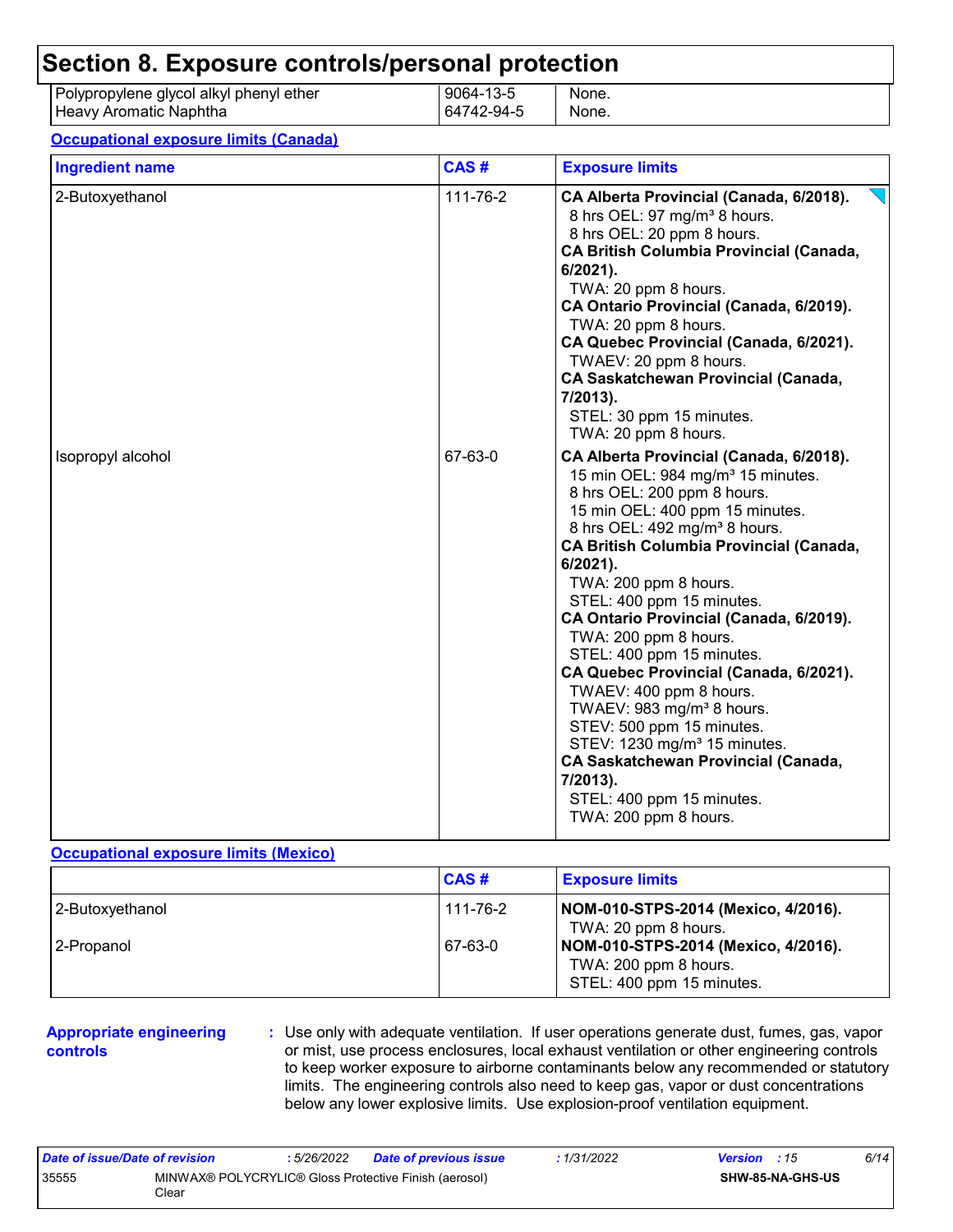# **Section 8. Exposure controls/personal protection**

| <b>Environmental exposure</b><br>controls | Emissions from ventilation or work process equipment should be checked to ensure<br>they comply with the requirements of environmental protection legislation. In some<br>cases, fume scrubbers, filters or engineering modifications to the process equipment<br>will be necessary to reduce emissions to acceptable levels.                                                                                                                                                                                                                                                                                        |
|-------------------------------------------|----------------------------------------------------------------------------------------------------------------------------------------------------------------------------------------------------------------------------------------------------------------------------------------------------------------------------------------------------------------------------------------------------------------------------------------------------------------------------------------------------------------------------------------------------------------------------------------------------------------------|
| <b>Individual protection measures</b>     |                                                                                                                                                                                                                                                                                                                                                                                                                                                                                                                                                                                                                      |
| <b>Hygiene measures</b>                   | Wash hands, forearms and face thoroughly after handling chemical products, before<br>eating, smoking and using the lavatory and at the end of the working period.<br>Appropriate techniques should be used to remove potentially contaminated clothing.<br>Contaminated work clothing should not be allowed out of the workplace. Wash<br>contaminated clothing before reusing. Ensure that eyewash stations and safety<br>showers are close to the workstation location.                                                                                                                                            |
| <b>Eye/face protection</b>                | Safety eyewear complying with an approved standard should be used when a risk<br>assessment indicates this is necessary to avoid exposure to liquid splashes, mists,<br>gases or dusts. If contact is possible, the following protection should be worn, unless<br>the assessment indicates a higher degree of protection: chemical splash goggles.                                                                                                                                                                                                                                                                  |
| <b>Skin protection</b>                    |                                                                                                                                                                                                                                                                                                                                                                                                                                                                                                                                                                                                                      |
| <b>Hand protection</b>                    | Chemical-resistant, impervious gloves complying with an approved standard should be<br>worn at all times when handling chemical products if a risk assessment indicates this is<br>necessary. Considering the parameters specified by the glove manufacturer, check<br>during use that the gloves are still retaining their protective properties. It should be<br>noted that the time to breakthrough for any glove material may be different for different<br>glove manufacturers. In the case of mixtures, consisting of several substances, the<br>protection time of the gloves cannot be accurately estimated. |
| <b>Body protection</b>                    | Personal protective equipment for the body should be selected based on the task being<br>performed and the risks involved and should be approved by a specialist before<br>handling this product. When there is a risk of ignition from static electricity, wear anti-<br>static protective clothing. For the greatest protection from static discharges, clothing<br>should include anti-static overalls, boots and gloves.                                                                                                                                                                                         |
| <b>Other skin protection</b>              | : Appropriate footwear and any additional skin protection measures should be selected<br>based on the task being performed and the risks involved and should be approved by a<br>specialist before handling this product.                                                                                                                                                                                                                                                                                                                                                                                            |
| <b>Respiratory protection</b>             | Based on the hazard and potential for exposure, select a respirator that meets the<br>appropriate standard or certification. Respirators must be used according to a<br>respiratory protection program to ensure proper fitting, training, and other important<br>aspects of use.                                                                                                                                                                                                                                                                                                                                    |

# **Section 9. Physical and chemical properties**

The conditions of measurement of all properties are at standard temperature and pressure unless otherwise indicated.

| <b>Appearance</b>                                                 |                                                           |
|-------------------------------------------------------------------|-----------------------------------------------------------|
| <b>Physical state</b>                                             | $:$ Liquid.                                               |
| <b>Color</b>                                                      | : Not available.                                          |
| Odor                                                              | : Not available.                                          |
| <b>Odor threshold</b>                                             | $\cdot$ Not available.                                    |
| pH                                                                | :7                                                        |
| <b>Melting point/freezing point</b>                               | : Not available.                                          |
| <b>Boiling point, initial boiling</b><br>point, and boiling range | : Not available.                                          |
| <b>Flash point</b>                                                | : Closed cup: -29°C (-20.2°F) [Pensky-Martens Closed Cup] |
| <b>Evaporation rate</b>                                           | $\colon$ 89 (butyl acetate = 1)                           |
| <b>Flammability</b>                                               | : Not available.                                          |

| Date of issue/Date of revision |                                                                | 5/26/2022. | <b>Date of previous issue</b> | : 1/31/2022 | <b>Version</b> : 15 |                  | 7/14 |
|--------------------------------|----------------------------------------------------------------|------------|-------------------------------|-------------|---------------------|------------------|------|
| 35555                          | MINWAX® POLYCRYLIC® Gloss Protective Finish (aerosol)<br>Clear |            |                               |             |                     | SHW-85-NA-GHS-US |      |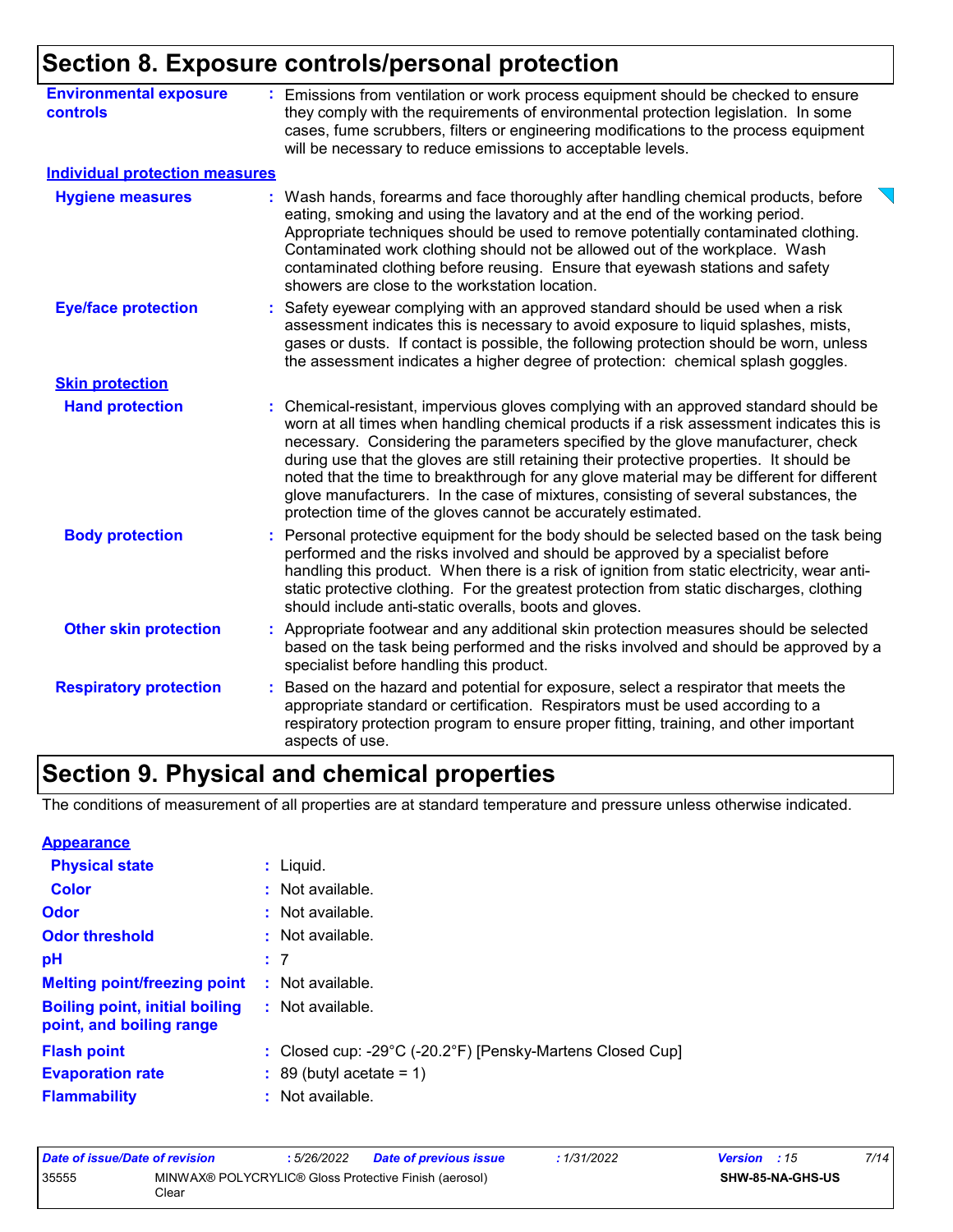# **Section 9. Physical and chemical properties**

| Lower and upper explosion<br>limit/flammability limit | : Lower: $1.1\%$<br>Upper: 27%                                 |
|-------------------------------------------------------|----------------------------------------------------------------|
| <b>Vapor pressure</b>                                 | : 101.3 kPa (760 mm Hg)                                        |
| <b>Relative vapor density</b>                         | : 1 [Air = 1]                                                  |
| <b>Relative density</b>                               | : 0.84                                                         |
| <b>Solubility</b>                                     | : Not available.                                               |
| <b>Partition coefficient: n-</b><br>octanol/water     | : Not applicable.                                              |
| <b>Auto-ignition temperature</b>                      | : Not available.                                               |
| <b>Decomposition temperature</b>                      | : Not available.                                               |
| <b>Viscosity</b>                                      | Kinematic (40°C (104°F)): >20.5 mm <sup>2</sup> /s (>20.5 cSt) |
| <b>Molecular weight</b>                               | Not applicable.                                                |
| <b>Aerosol product</b>                                |                                                                |
| <b>Type of aerosol</b>                                | $:$ Spray                                                      |
| <b>Heat of combustion</b>                             | : $13.3 \text{ kJ/g}$                                          |
|                                                       |                                                                |

# **Section 10. Stability and reactivity**

| <b>Hazardous decomposition</b><br>products          | : Under normal conditions of storage and use, hazardous decomposition products should<br>not be produced. |
|-----------------------------------------------------|-----------------------------------------------------------------------------------------------------------|
| <b>Incompatible materials</b>                       | : No specific data.                                                                                       |
| <b>Conditions to avoid</b>                          | : Avoid all possible sources of ignition (spark or flame).                                                |
| <b>Possibility of hazardous</b><br><b>reactions</b> | : Under normal conditions of storage and use, hazardous reactions will not occur.                         |
| <b>Chemical stability</b>                           | : The product is stable.                                                                                  |
| <b>Reactivity</b>                                   | : No specific test data related to reactivity available for this product or its ingredients.              |

# **Section 11. Toxicological information**

### **Information on toxicological effects**

### **Acute toxicity**

| <b>Product/ingredient name</b> | <b>Result</b>                | <b>Species</b> | <b>Dose</b>            | <b>Exposure</b> |
|--------------------------------|------------------------------|----------------|------------------------|-----------------|
| Dimethyl Ether                 | <b>ILC50 Inhalation Gas.</b> | Rat            | 164000 ppm             | 4 hours         |
|                                | <b>LC50 Inhalation Vapor</b> | Rat            | $309$ g/m <sup>3</sup> | 4 hours         |
| 2-Butoxyethanol                | <b>LCLo Inhalation Vapor</b> | Guinea pig     | $>3.1$ mg/l            | 1 hours         |
|                                | LD50 Dermal                  | Guinea pig     | >2000 mg/kg            |                 |
|                                | ILD50 Oral                   | Rat            | 1300 mg/kg             |                 |
| 2-Propanol                     | ILD50 Dermal                 | Rabbit         | 12800 mg/kg            |                 |
|                                | ILD50 Oral                   | Rat            | 5000 mg/kg             |                 |

### **Irritation/Corrosion**

| Date of issue/Date of revision |                                                                | : 5/26/2022 | Date of previous issue | : 1/31/2022             | <b>Version</b> : 15 | 8/14 |
|--------------------------------|----------------------------------------------------------------|-------------|------------------------|-------------------------|---------------------|------|
| 35555                          | MINWAX® POLYCRYLIC® Gloss Protective Finish (aerosol)<br>Clear |             |                        | <b>SHW-85-NA-GHS-US</b> |                     |      |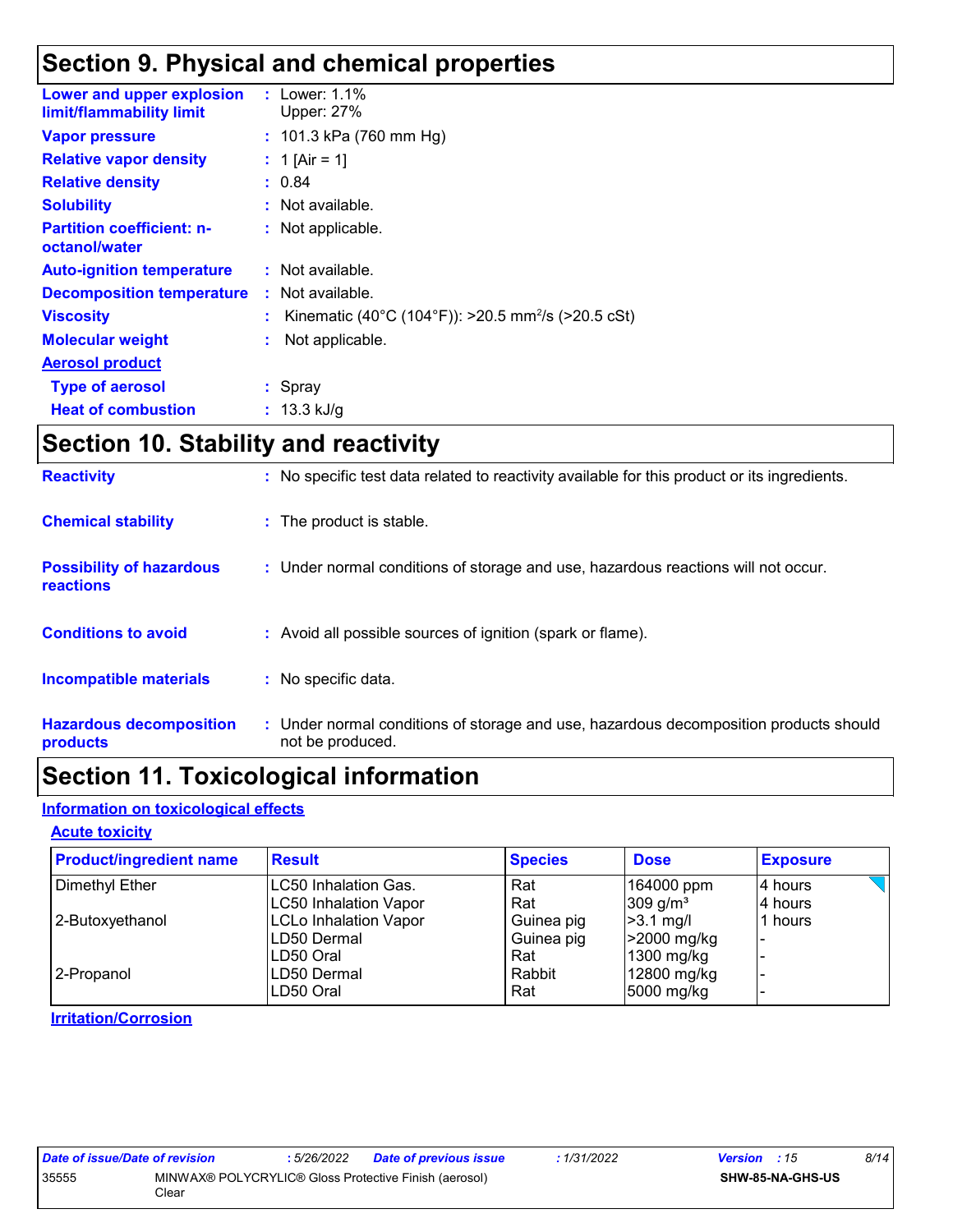# **Section 11. Toxicological information**

| <b>Product/ingredient name</b> | <b>Result</b>            | <b>Species</b> | <b>Score</b> | <b>Exposure</b>  | <b>Observation</b>       |
|--------------------------------|--------------------------|----------------|--------------|------------------|--------------------------|
| 2-Butoxyethanol                | Eyes - Moderate irritant | Rabbit         |              | 24 hours 100     |                          |
|                                |                          |                |              | mg               |                          |
|                                | Eyes - Severe irritant   | Rabbit         |              | $100 \text{ mg}$ | $\overline{\phantom{0}}$ |
|                                | Skin - Mild irritant     | Rabbit         |              | 500 mg           |                          |
| 2-Propanol                     | Eyes - Moderate irritant | Rabbit         |              | 24 hours 100     |                          |
|                                |                          |                |              | mg               |                          |
|                                | Eyes - Moderate irritant | Rabbit         |              | $10 \text{ mg}$  |                          |
|                                | Eyes - Severe irritant   | Rabbit         |              | $100 \text{ mg}$ |                          |
|                                | Skin - Mild irritant     | Rabbit         |              | $500 \text{ mg}$ |                          |
| Heavy Aromatic Naphtha         | Skin - Mild irritant     | Rabbit         |              | 24 hours 500     |                          |
|                                |                          |                |              | l uL             |                          |

### **Sensitization**

Not available.

#### **Mutagenicity**

Not available.

#### **Carcinogenicity**

Not available.

#### **Classification**

| <b>Product/ingredient name</b> | <b>OSHA</b> | <b>IARC</b> | <b>NTP</b> |
|--------------------------------|-------------|-------------|------------|
| 2-Butoxyethanol<br>2-Propanol  |             |             |            |

### **Reproductive toxicity**

Not available.

#### **Teratogenicity**

Not available.

#### **Specific target organ toxicity (single exposure)**

| <b>Name</b>            | <b>Category</b> | <b>Route of</b><br>exposure | <b>Target organs</b>               |
|------------------------|-----------------|-----------------------------|------------------------------------|
| 2-Butoxyethanol        | Category 3      |                             | Respiratory tract<br>l irritation. |
|                        | Category 3      |                             | l Narcotic effects                 |
| 2-Propanol             | Category 3      |                             | l Narcotic effects                 |
| Heavy Aromatic Naphtha | Category 3      |                             | l Narcotic effects                 |

#### **Specific target organ toxicity (repeated exposure)**

| <b>Name</b>     | <b>Category</b> | <b>Route of</b><br><b>exposure</b> | <b>Target organs</b> |
|-----------------|-----------------|------------------------------------|----------------------|
| 2-Butoxyethanol | Category 2      |                                    |                      |

#### **Aspiration hazard**

| <b>Name</b>            | Result                                |
|------------------------|---------------------------------------|
| Heavy Aromatic Naphtha | <b>ASPIRATION HAZARD - Category 1</b> |

#### **Information on the likely :** Not available.

### **routes of exposure**

### **Potential acute health effects**

| Date of issue/Date of revision |                                                                | : 5/26/2022 | <b>Date of previous issue</b> | : 1/31/2022 | <b>Version</b> : 15 |                         | 9/14 |
|--------------------------------|----------------------------------------------------------------|-------------|-------------------------------|-------------|---------------------|-------------------------|------|
| 35555                          | MINWAX® POLYCRYLIC® Gloss Protective Finish (aerosol)<br>Clear |             |                               |             |                     | <b>SHW-85-NA-GHS-US</b> |      |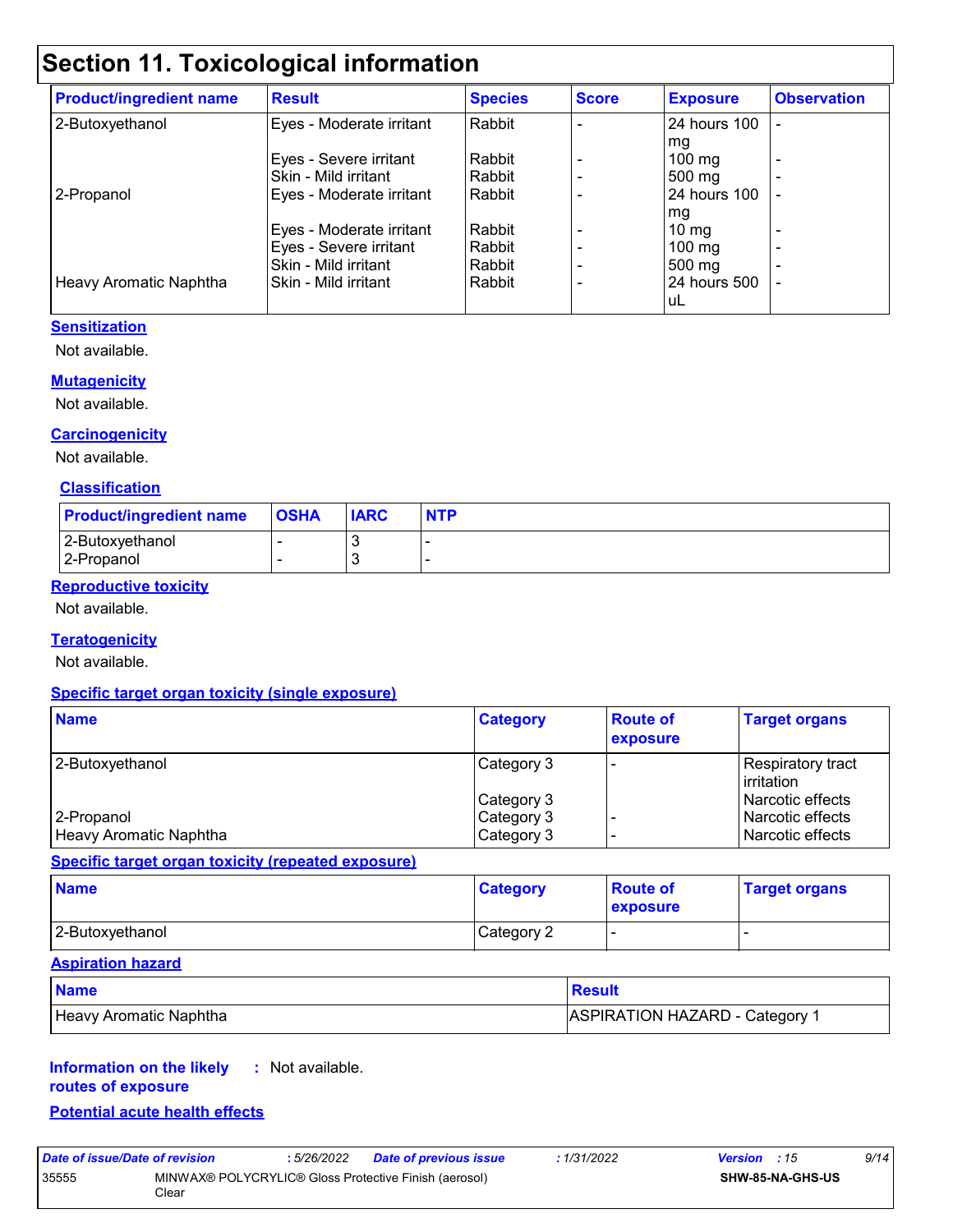|                                         | <b>Section 11. Toxicological information</b>                                                                                                                                 |
|-----------------------------------------|------------------------------------------------------------------------------------------------------------------------------------------------------------------------------|
| <b>Eye contact</b>                      | : Causes serious eye irritation.                                                                                                                                             |
| <b>Inhalation</b>                       | No known significant effects or critical hazards.                                                                                                                            |
| <b>Skin contact</b>                     | May cause an allergic skin reaction.                                                                                                                                         |
| <b>Ingestion</b>                        | No known significant effects or critical hazards.                                                                                                                            |
|                                         | Symptoms related to the physical, chemical and toxicological characteristics                                                                                                 |
| <b>Eye contact</b>                      | : Adverse symptoms may include the following:<br>pain or irritation<br>watering<br>redness                                                                                   |
| <b>Inhalation</b>                       | : Adverse symptoms may include the following:<br>respiratory tract irritation<br>coughing                                                                                    |
| <b>Skin contact</b>                     | Adverse symptoms may include the following:<br>irritation<br>redness                                                                                                         |
| <b>Ingestion</b>                        | : No specific data.                                                                                                                                                          |
|                                         | Delayed and immediate effects and also chronic effects from short and long term exposure                                                                                     |
| <b>Short term exposure</b>              |                                                                                                                                                                              |
| <b>Potential immediate</b><br>effects   | : Not available.                                                                                                                                                             |
| <b>Potential delayed effects</b>        | : Not available.                                                                                                                                                             |
| <b>Long term exposure</b>               |                                                                                                                                                                              |
| <b>Potential immediate</b><br>effects   | : Not available.                                                                                                                                                             |
| <b>Potential delayed effects</b>        | : Not available.                                                                                                                                                             |
| <b>Potential chronic health effects</b> |                                                                                                                                                                              |
| Not available.                          |                                                                                                                                                                              |
| <b>General</b>                          | May cause damage to organs through prolonged or repeated exposure. Once<br>sensitized, a severe allergic reaction may occur when subsequently exposed to very low<br>levels. |
| <b>Carcinogenicity</b>                  | No known significant effects or critical hazards.                                                                                                                            |
| <b>Mutagenicity</b>                     | No known significant effects or critical hazards.                                                                                                                            |
| <b>Teratogenicity</b>                   | No known significant effects or critical hazards.                                                                                                                            |
| <b>Developmental effects</b>            | No known significant effects or critical hazards.                                                                                                                            |
| <b>Fertility effects</b>                | No known significant effects or critical hazards.                                                                                                                            |

### **Numerical measures of toxicity**

### **Acute toxicity estimates**

| <b>Route</b>        | <b>ATE value</b> |
|---------------------|------------------|
| Oral                | 11647.78 mg/kg   |
| Inhalation (vapors) | 184.48 mg/l      |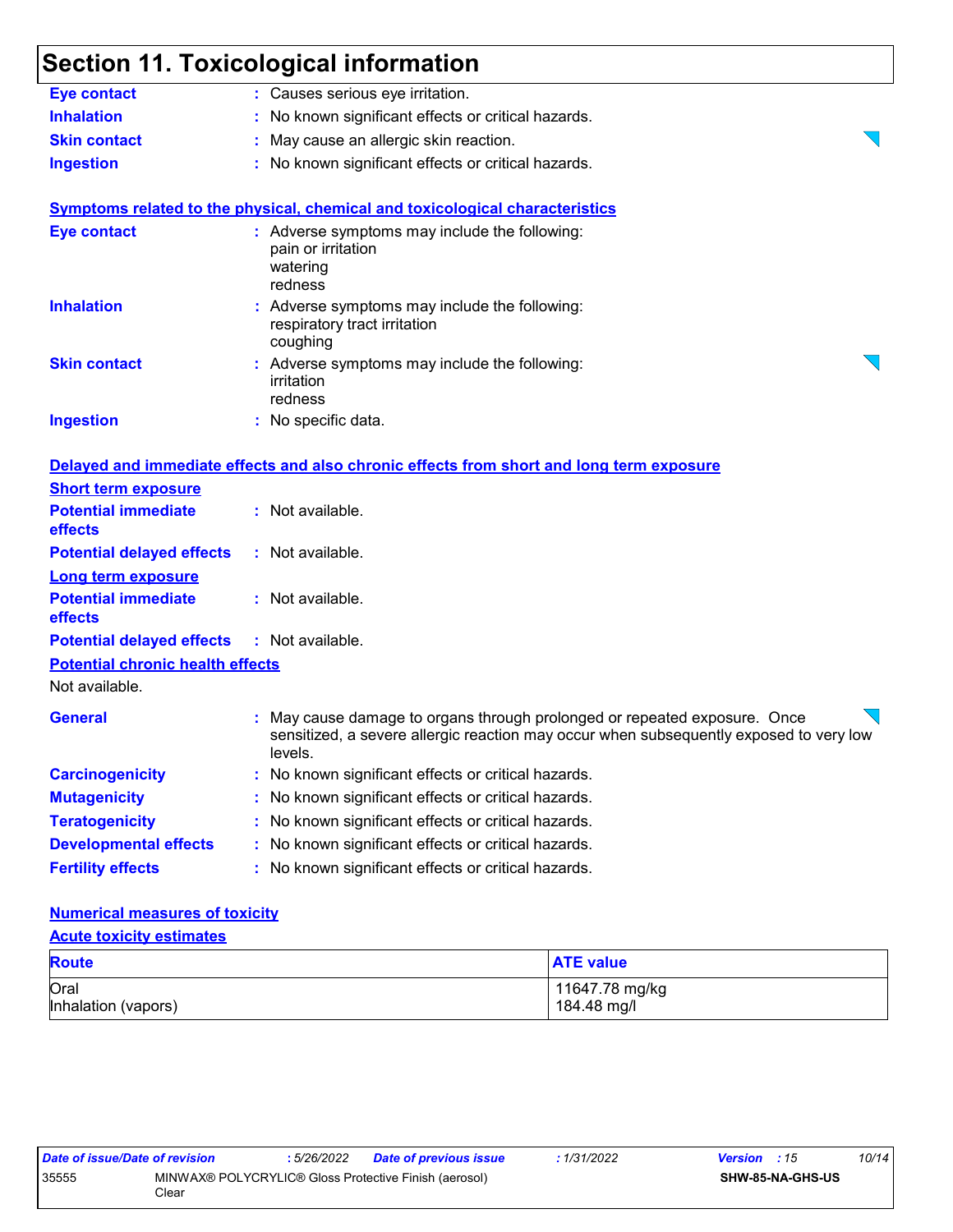# **Section 12. Ecological information**

| <b>Product/ingredient name</b> | <b>Result</b>                                                            | <b>Species</b>                                               | <b>Exposure</b>       |
|--------------------------------|--------------------------------------------------------------------------|--------------------------------------------------------------|-----------------------|
| 2-Butoxyethanol                | Acute EC50 >1000 mg/l Fresh water                                        | Daphnia - Daphnia magna                                      | 48 hours              |
|                                | Acute LC50 800000 µg/l Marine water                                      | Crustaceans - Crangon crangon                                | 48 hours              |
|                                | Acute LC50 1250000 µg/l Marine water                                     | Fish - Menidia beryllina                                     | 96 hours              |
| 2-Propanol                     | Acute EC50 7550 mg/l Fresh water                                         | Daphnia - Daphnia magna -<br>Neonate                         | 48 hours              |
|                                | Acute LC50 1400000 µg/l Marine water<br>Acute LC50 4200 mg/l Fresh water | Crustaceans - Crangon crangon<br>Fish - Rasbora heteromorpha | 148 hours<br>96 hours |

#### **Persistence and degradability**

| <b>Product/ingredient name</b> | <b>Aquatic half-life</b> | <b>Photolysis</b> | Biodegradability |
|--------------------------------|--------------------------|-------------------|------------------|
| 2-Butoxyethanol                |                          |                   | Readily          |
| 2-Propanol                     |                          |                   | Readily          |

#### **Bioaccumulative potential**

| <b>Product/ingredient name</b> | $LoaPow$ | <b>BCF</b> | <b>Potential</b> |
|--------------------------------|----------|------------|------------------|
| Heavy Aromatic Naphtha         |          | 99 to 5780 | high             |

#### **Mobility in soil**

**Toxicity**

| <b>Soil/water partition</b> | : Not available. |
|-----------------------------|------------------|
| <b>coefficient (Koc)</b>    |                  |

**Other adverse effects** : No known significant effects or critical hazards.

## **Section 13. Disposal considerations**

The generation of waste should be avoided or minimized wherever possible. Disposal of this product, solutions and any by-products should at all times comply with the requirements of environmental protection and waste disposal legislation and any regional local authority requirements. Dispose of surplus and non-recyclable products via a licensed waste disposal contractor. Waste should not be disposed of untreated to the sewer unless fully compliant with the requirements of all authorities with jurisdiction. Waste packaging should be recycled. Incineration or landfill should only be considered when recycling is not feasible. This material and its container must be disposed of in a safe way. Empty containers or liners may retain some product residues. Do not puncture or incinerate container. **Disposal methods :**

## **Section 14. Transport information**

|                                   | <b>DOT</b><br><b>Classification</b>                            | <b>TDG</b><br><b>Classification</b> | <b>Mexico</b><br><b>Classification</b> | <b>IATA</b>            | <b>IMDG</b>           |
|-----------------------------------|----------------------------------------------------------------|-------------------------------------|----------------------------------------|------------------------|-----------------------|
| <b>UN number</b>                  | <b>UN1950</b>                                                  | <b>UN1950</b>                       | l UN1950                               | <b>UN1950</b>          | <b>UN1950</b>         |
| <b>UN proper</b><br>shipping name | <b>AEROSOLS</b>                                                | <b>AEROSOLS</b>                     | <b>AEROSOLS</b>                        | AEROSOLS,<br>flammable | <b>AEROSOLS</b>       |
|                                   |                                                                |                                     |                                        |                        |                       |
|                                   |                                                                |                                     |                                        |                        |                       |
| Date of issue/Date of revision    | :5/26/2022                                                     | <b>Date of previous issue</b>       | : 1/31/2022                            |                        | 11/14<br>Version : 15 |
| 35555                             | MINWAX® POLYCRYLIC® Gloss Protective Finish (aerosol)<br>Clear |                                     |                                        |                        | SHW-85-NA-GHS-US      |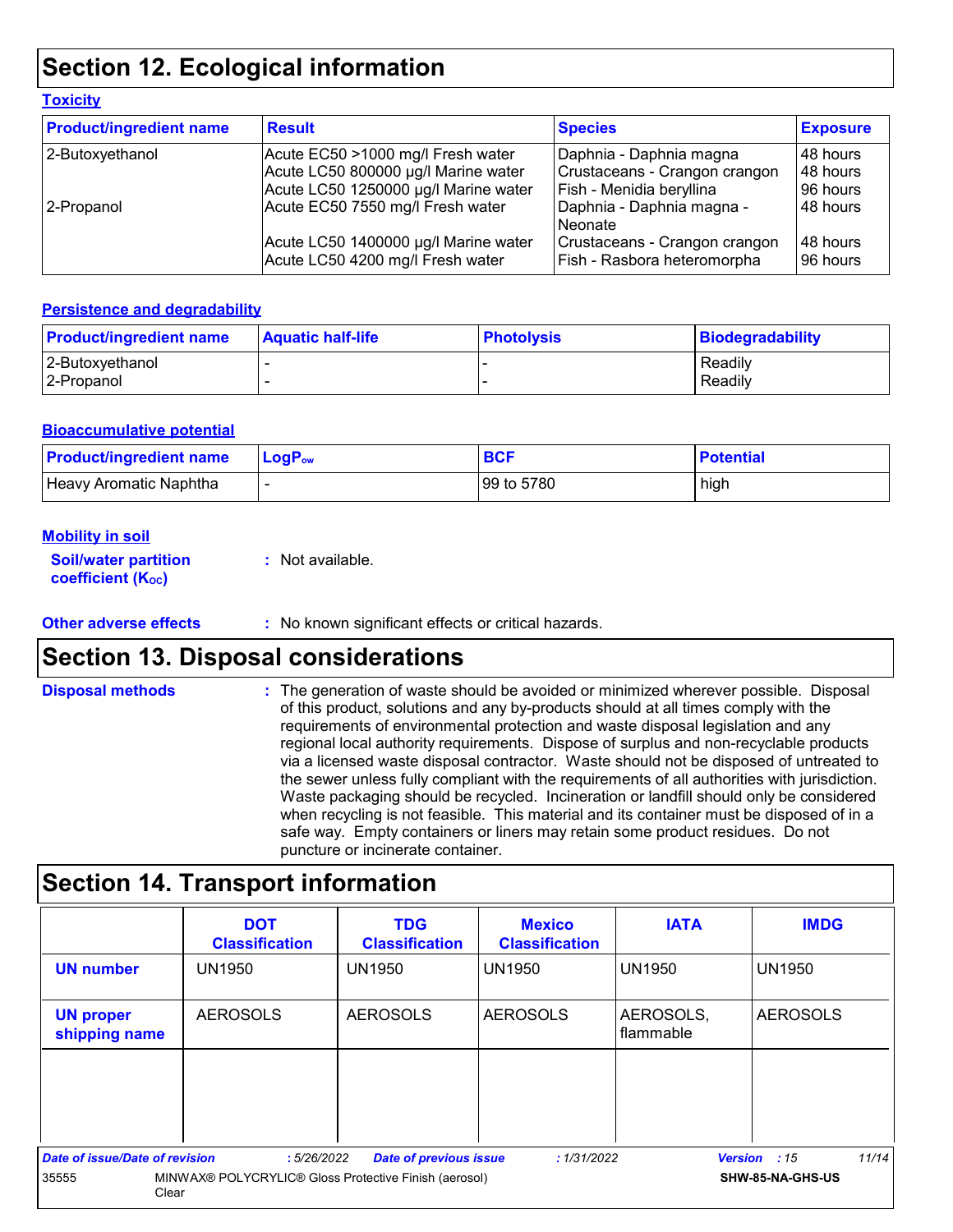|                                                                             | <b>Section 14. Transport information</b>                                                                        |                                                                                                                                                                                                                                                                                                                                                                                                                                                                                                                                                                                                                                                                                     |                                                                                                                 |                                                                                                                 |                                                                                                                 |
|-----------------------------------------------------------------------------|-----------------------------------------------------------------------------------------------------------------|-------------------------------------------------------------------------------------------------------------------------------------------------------------------------------------------------------------------------------------------------------------------------------------------------------------------------------------------------------------------------------------------------------------------------------------------------------------------------------------------------------------------------------------------------------------------------------------------------------------------------------------------------------------------------------------|-----------------------------------------------------------------------------------------------------------------|-----------------------------------------------------------------------------------------------------------------|-----------------------------------------------------------------------------------------------------------------|
| <b>Transport</b><br>hazard class(es)                                        | 2.1                                                                                                             | 2.1                                                                                                                                                                                                                                                                                                                                                                                                                                                                                                                                                                                                                                                                                 | 2.1                                                                                                             | 2.1                                                                                                             | 2.1                                                                                                             |
| <b>Packing group</b>                                                        |                                                                                                                 |                                                                                                                                                                                                                                                                                                                                                                                                                                                                                                                                                                                                                                                                                     |                                                                                                                 |                                                                                                                 |                                                                                                                 |
| <b>Environmental</b><br>hazards                                             | No.                                                                                                             | No.                                                                                                                                                                                                                                                                                                                                                                                                                                                                                                                                                                                                                                                                                 | No.                                                                                                             | No.                                                                                                             | No.                                                                                                             |
| <b>Additional</b><br><b>information</b>                                     | Dependent upon<br>container size, this<br>product may ship under<br>the Limited Quantity<br>shipping exception. | Product classified<br>as per the<br>following sections<br>of the<br>Transportation of<br>Dangerous Goods<br>Regulations:<br>2.13-2.17 (Class<br>2).<br>Dependent upon<br>container size, this<br>product may ship under<br>the Limited Quantity<br>shipping exception.                                                                                                                                                                                                                                                                                                                                                                                                              | Dependent upon<br>container size, this<br>product may ship under<br>the Limited Quantity<br>shipping exception. | Dependent upon<br>container size, this<br>product may ship under<br>the Limited Quantity<br>shipping exception. | Dependent upon<br>container size, this<br>product may ship under<br>the Limited Quantity<br>shipping exception. |
| <b>Special precautions for user :</b><br><b>Transport in bulk according</b> | Not available.<br>÷.                                                                                            | Multi-modal shipping descriptions are provided for informational purposes and do not<br>consider container sizes. The presence of a shipping description for a particular<br>mode of transport (sea, air, etc.), does not indicate that the product is packaged<br>suitably for that mode of transport. All packaging must be reviewed for suitability<br>prior to shipment, and compliance with the applicable regulations is the sole<br>responsibility of the person offering the product for transport. People loading and<br>unloading dangerous goods must be trained on all of the risks deriving from the<br>substances and on all actions in case of emergency situations. |                                                                                                                 |                                                                                                                 |                                                                                                                 |
| to IMO instruments                                                          |                                                                                                                 | <b>Proper shipping name</b>                                                                                                                                                                                                                                                                                                                                                                                                                                                                                                                                                                                                                                                         | : Not available.                                                                                                |                                                                                                                 |                                                                                                                 |

# **Section 15. Regulatory information**

### **SARA 313**

SARA 313 (40 CFR 372.45) supplier notification can be found on the Environmental Data Sheet.

### **California Prop. 65**

WARNING: This product contains chemicals known to the State of California to cause cancer and birth defects or other reproductive harm.

#### **International regulations**

| <b>International lists</b> | Australia inventory (AIIC): Not determined.<br>÷.<br>China inventory (IECSC): Not determined.<br>Japan inventory (CSCL): Not determined.<br>Japan inventory (ISHL): Not determined.<br>Korea inventory (KECI): Not determined. |
|----------------------------|--------------------------------------------------------------------------------------------------------------------------------------------------------------------------------------------------------------------------------|
|                            | New Zealand Inventory of Chemicals (NZIoC): Not determined.                                                                                                                                                                    |
|                            | Philippines inventory (PICCS): Not determined.                                                                                                                                                                                 |
|                            | Taiwan Chemical Substances Inventory (TCSI): Not determined.                                                                                                                                                                   |
|                            | Thailand inventory: Not determined.                                                                                                                                                                                            |
|                            | Turkey inventory: Not determined.                                                                                                                                                                                              |
|                            | Vietnam inventory: Not determined.                                                                                                                                                                                             |

| Date of issue/Date of revision |                                                                | : 5/26/2022 | <b>Date of previous issue</b> | : 1/31/2022 | <b>Version</b> : 15 |                         | 12/14 |
|--------------------------------|----------------------------------------------------------------|-------------|-------------------------------|-------------|---------------------|-------------------------|-------|
| 35555                          | MINWAX® POLYCRYLIC® Gloss Protective Finish (aerosol)<br>Clear |             |                               |             |                     | <b>SHW-85-NA-GHS-US</b> |       |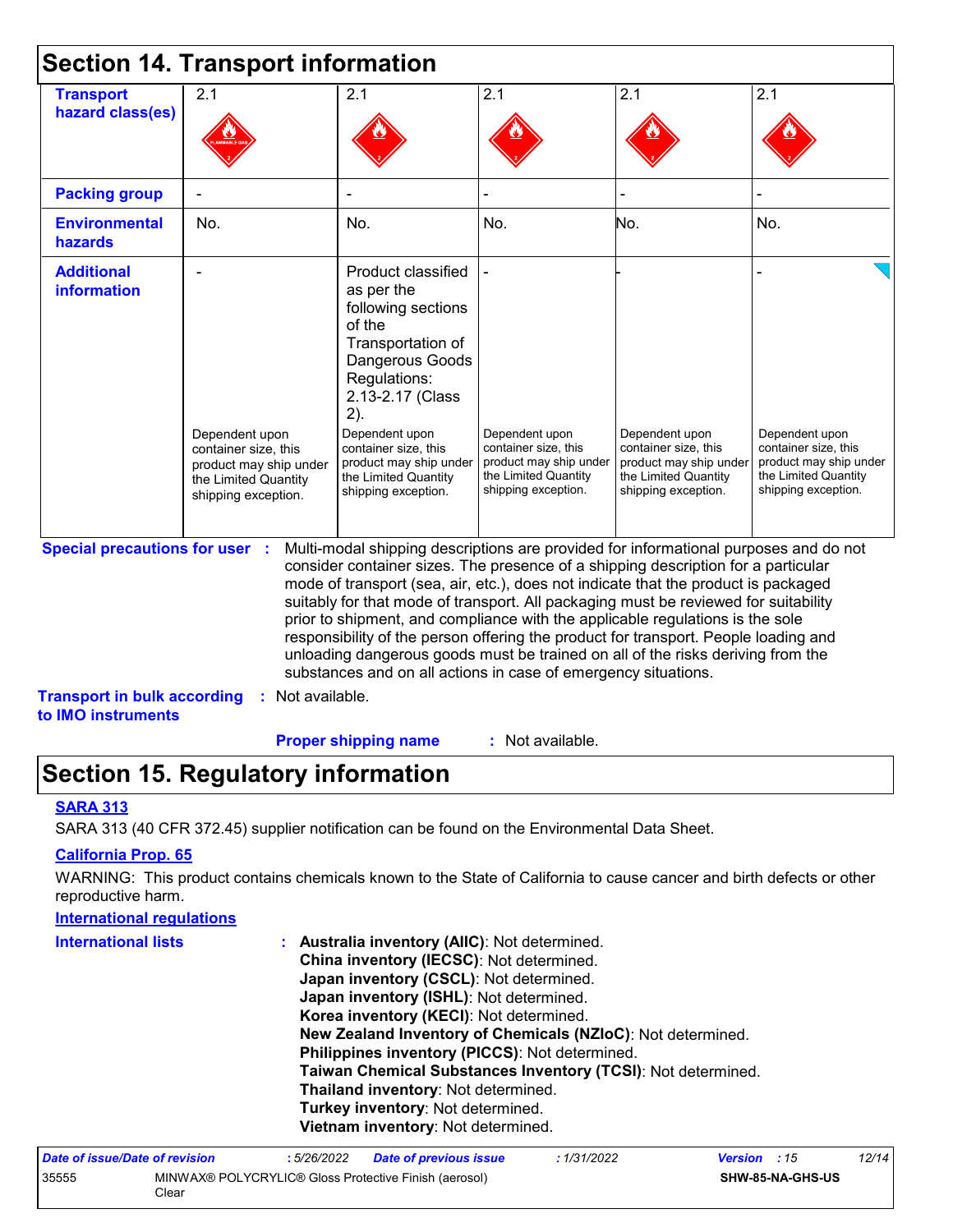## **Section 16. Other information**

**Hazardous Material Information System (U.S.A.)**



**The customer is responsible for determining the PPE code for this material. For more information on HMIS® Personal Protective Equipment (PPE) codes, consult the HMIS® Implementation Manual.**

**Caution: HMIS® ratings are based on a 0-4 rating scale, with 0 representing minimal hazards or risks, and 4 representing significant hazards or risks. Although HMIS® ratings and the associated label are not required on SDSs or products leaving a facility under 29 CFR 1910.1200, the preparer may choose to provide them. HMIS® ratings are to be used with a fully implemented HMIS® program. HMIS® is a registered trademark and service mark of the American Coatings Association, Inc.**

**Procedure used to derive the classification**

|                                                                                                                                                                                                                                    |  | <b>Classification</b>                                                                                                                                                                                                                                                                                                                                                                                                                                                                                                                                                                                               | <b>Justification</b>                                                                                                 |  |
|------------------------------------------------------------------------------------------------------------------------------------------------------------------------------------------------------------------------------------|--|---------------------------------------------------------------------------------------------------------------------------------------------------------------------------------------------------------------------------------------------------------------------------------------------------------------------------------------------------------------------------------------------------------------------------------------------------------------------------------------------------------------------------------------------------------------------------------------------------------------------|----------------------------------------------------------------------------------------------------------------------|--|
| FLAMMABLE AEROSOLS - Category 1<br>GASES UNDER PRESSURE - Compressed gas<br>SERIOUS EYE DAMAGE/ EYE IRRITATION - Category 2A<br>SKIN SENSITIZATION - Category 1<br>SPECIFIC TARGET ORGAN TOXICITY (REPEATED EXPOSURE) - Category 2 |  |                                                                                                                                                                                                                                                                                                                                                                                                                                                                                                                                                                                                                     | On basis of test data<br>Calculation method<br>Calculation method<br><b>Calculation method</b><br>Calculation method |  |
| <b>History</b>                                                                                                                                                                                                                     |  |                                                                                                                                                                                                                                                                                                                                                                                                                                                                                                                                                                                                                     |                                                                                                                      |  |
| <b>Date of printing</b>                                                                                                                                                                                                            |  | : 5/26/2022                                                                                                                                                                                                                                                                                                                                                                                                                                                                                                                                                                                                         |                                                                                                                      |  |
| Date of issue/Date of<br>revision                                                                                                                                                                                                  |  | : 5/26/2022                                                                                                                                                                                                                                                                                                                                                                                                                                                                                                                                                                                                         |                                                                                                                      |  |
| Date of previous issue                                                                                                                                                                                                             |  | : 1/31/2022                                                                                                                                                                                                                                                                                                                                                                                                                                                                                                                                                                                                         |                                                                                                                      |  |
| <b>Version</b>                                                                                                                                                                                                                     |  | : 15                                                                                                                                                                                                                                                                                                                                                                                                                                                                                                                                                                                                                |                                                                                                                      |  |
| <b>Key to abbreviations</b>                                                                                                                                                                                                        |  | $:$ ATE = Acute Toxicity Estimate<br><b>BCF</b> = Bioconcentration Factor<br>GHS = Globally Harmonized System of Classification and Labelling of Chemicals<br>IATA = International Air Transport Association<br>IBC = Intermediate Bulk Container<br><b>IMDG = International Maritime Dangerous Goods</b><br>LogPow = logarithm of the octanol/water partition coefficient<br>MARPOL = International Convention for the Prevention of Pollution From Ships, 1973<br>as modified by the Protocol of 1978. ("Marpol" = marine pollution)<br>$N/A = Not available$<br>SGG = Segregation Group<br>$UN = United Nations$ |                                                                                                                      |  |

**Indicates information that has changed from previously issued version.**

### **Notice to reader**

**It is recommended that each customer or recipient of this Safety Data Sheet (SDS) study it carefully and consult resources, as necessary or appropriate, to become aware of and understand the data contained in this SDS and any hazards associated with the product. This information is provided in good faith and believed to be accurate as of the effective date herein. However, no warranty, express or implied, is given. The information presented here applies only to the product as shipped. The addition of any material can change the composition, hazards and risks of the product. Products shall not be repackaged, modified, or tinted except as specifically instructed by the manufacturer, including but not limited to the incorporation of products not specified by the manufacturer, or the use or addition of products in proportions not specified by the manufacturer. Regulatory requirements are subject to change and may differ between various locations and jurisdictions. The customer/buyer/user is responsible to ensure that his activities comply with all country, federal, state, provincial or local laws. The conditions for use of the product are not under the control of the manufacturer; the customer/buyer/user is responsible to determine the conditions necessary for the safe use of this product. The customer/buyer/user** 

| Date of issue/Date of revision |                                                                | : 5/26/2022 | Date of previous issue | : 1/31/2022 | <b>Version</b> : 15 |                         | 13/14 |
|--------------------------------|----------------------------------------------------------------|-------------|------------------------|-------------|---------------------|-------------------------|-------|
| 35555                          | MINWAX® POLYCRYLIC® Gloss Protective Finish (aerosol)<br>Clear |             |                        |             |                     | <b>SHW-85-NA-GHS-US</b> |       |